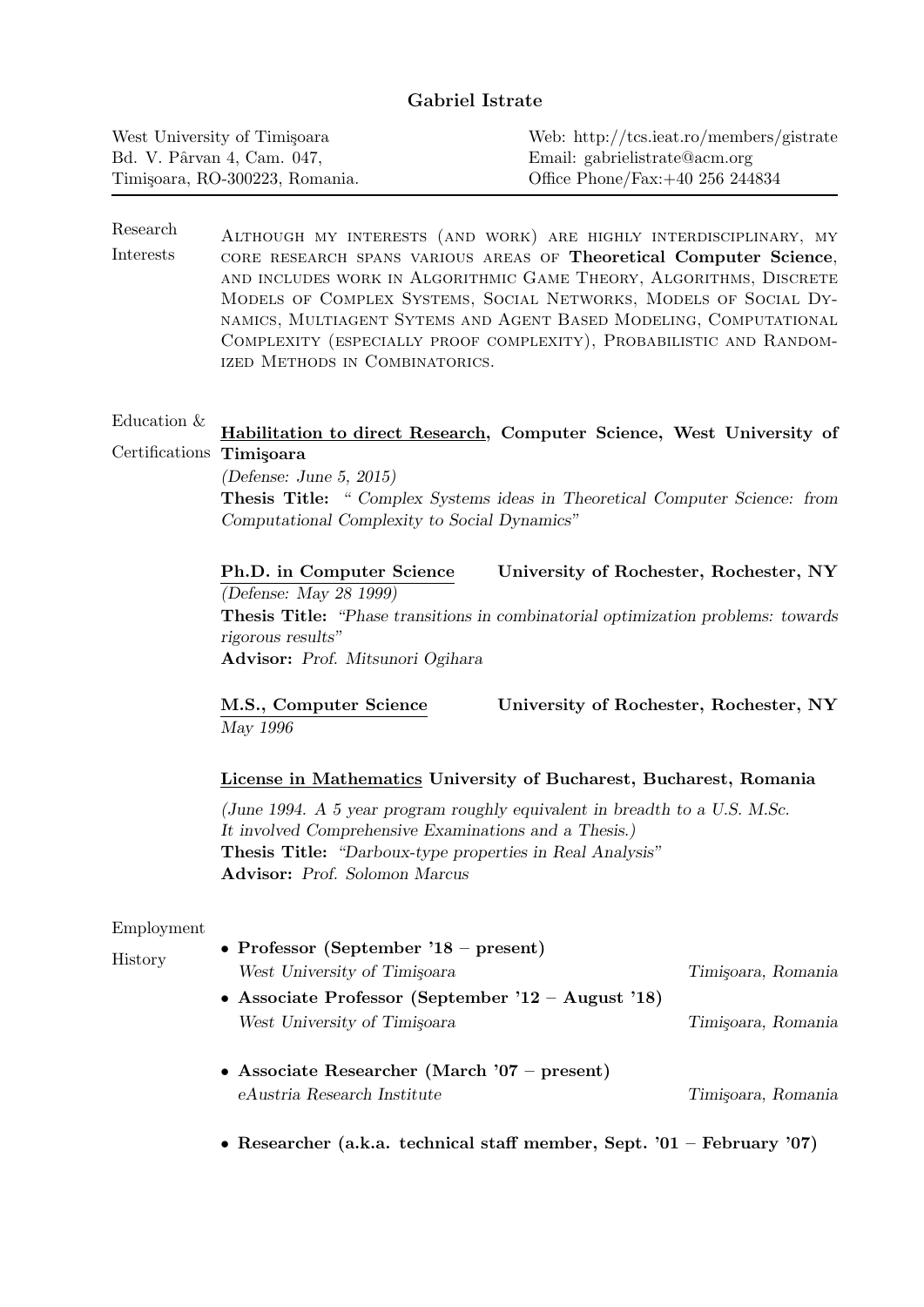CCS-5, Basic and Applied Simulation Science, Los Alamos National Laboratory

- Postdoctoral fellow (September '99 August '01) Center for Nonlinear Science, Los Alamos National Laboratory
- Summer Instructor, Research & Teaching Assistant Computer Science Department

University of Rochester

Awards, More significant achievements are highlighted by coloring them.

Grants &

- Achievements Have written papers in collaboration with leading scientists such as Moshe Vardi (Rice, G˝odel prize 2000), Mark Jerrum (Queen Mary, G˝odel prize 1996, Fulkerson prize 2006), Cris Moore (Sante Fe Institute, APS, AAAS, AMS Fellow), Samuel Buss (UC San Diego)
	- Mihai Ghermãnescu prize for the research activity, West University of Timișoara, 2016.
	- Result in paper [R12] in the paper list below is **included** (as a problem) in D. Knuth, "The Art of Computer Programming", vol. 4, prefascicle 0B.
	- Cited in top venues such as ACM Symposium on the Theory of Computing (STOC), IEEE Symposium on Foundations of Computer Science (FOCS), ACM-SIAM Symposium on Discrete Algorithms (SODA), National Conference on Artificial Intelligence (AAAI), Physical Review Letters, Journal of Artificial Intelligence Research, Machine Learning, Handbook of Satisfiability, Handbook of Constraint Programming.
	- Los Alamos National Laboratory Achievement Award (for being part of the team that completed the Los Angeles Case Study), August 31 2005.
	- PI, CNCS-IDEI Grant ATCO, Advanced techniques in optimization and computational complexity, Contract PN-III-P4-ID-PCE-2016-0842, July 2016 December 2019.
	- PI, CNCS-IDEI Grant STRUCTCOMB, Structure and computational difficulty in combinatorial optimization: an interdisciplinary approach. Contract IDEI PN-II-ID-PCE-2011-3-0981. May 2012 December 2015.
	- PI, Marie Curie International reintegration grant IRG-046573, "Phase transitions in Computational Complexity and Formal Verification: Towards Generic and Realistic Approaches", Granted by the E.U. under FP6, March 2007-March 2010.
	- PI, "New Approaches to Fault Tolerance", WSR, Los Alamos National Laboraatory, July 2005. Gave up the PI position as a consequence of returning to Romania.
	- Co-PI, LDRD-ER "Advanced Techniques in Discrete Simulation", Los Alamos National Laboratory, June 2001.
	- Director funded Postdoctoral Fellowship, Los Alamos National Laboratory, 1999.
	- Member of the research team in various projects, too many to list.
	- EPSRC Fellowship, EPSRC/LMS Workshop on Phase transitions in computer science, Liverpool, England, Jan. 1999.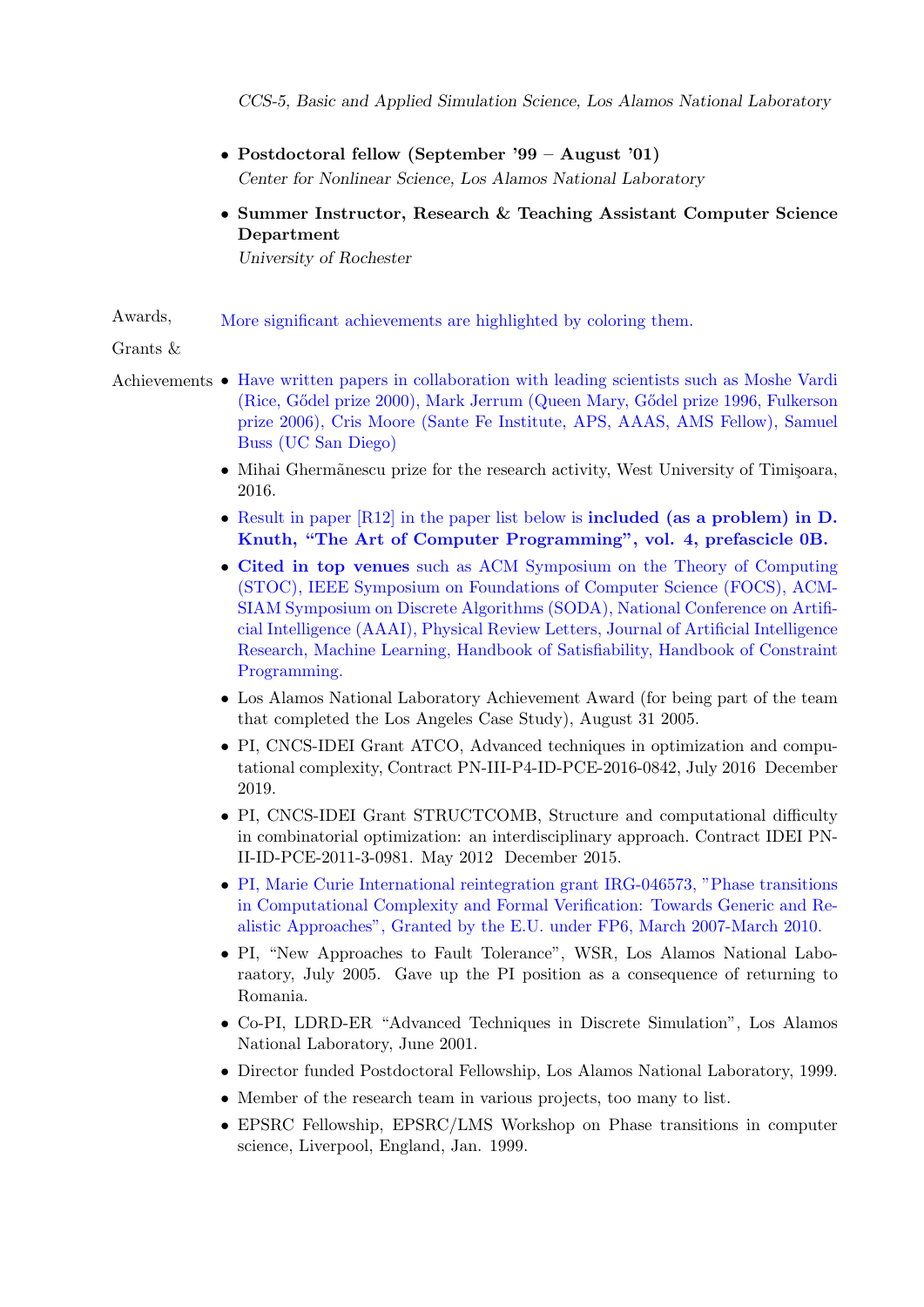- First prize, Romanian National Mathematical Olympiad, 1988.
- Third prize, Romanian National Mathematical Olympiad, 1982.
- Honorable mentions, Romanian National Mathematical Olympiad, 1984, 1985, 1986, 1987.

#### Professional

- Activities
- Editorial Board Member, Computer Science Review (Elsevier).
- Recent invited talks: SWORDS 2017 (Szeged), DCFS 2016, DACS 2014 (Bucharest).
	- PC member for conferences such as SOFSEM 2019, FOIKS 2018, ALGOSEN-SORS 2017, MCU 2018, 2015, 2011, ICALP 2002, MATCOS 2010,2013,2016,2019, SYNASC 2008-2020.
	- Organizer, computer science workshop, Diaspora Stiintificã, 2016.
	- Lead organizer of the Workshop on Modeling and Simulation for Large Scale Sociotechnical Systems, part of the LACSI 2005 Conference, Santa Fe NM, October 11-13 2005.
	- Coorganizer (with Allon Percus) of the *Phase Transitions in Computer Science* track, American Association for Advancement of Science (AAAS) Meeting, Seattle, WA, 12-16 Feb 2004.
	- Coorganizer, CNLS (Center for Nonlinear Science) 23rd Annual Conference, Santa Fe, 12-16 May 2003.
	- Coorganizer of the Workshop on Statistical Physics and Algorithmic Complexity, September 4–6 2001, Santa Fe, NM.
	- Reviewer for various journals and conferences, including Random Structures and Algorithms, Algorithmica, RAIRO - Informatique Theorique, Wireless and Mobile Computing, Theoretical Computer Science, Information Processing Letters, Journal Of Universal Computer Science, International Journal of Foundations of Computer Science, Discrete Applied Mathematics, Discrete Mathematics, Chaos, Real Analysis Exchange.
	- Reviewer for conferences such as *ICALP 2019*, *WAOA 2019*, *CIE 2019*, *FAW* 2017, CIE 2015, MFCS 2011, CSR 2009, LFCS 2009, JACIL-UNIF 2009, INFO-COM 2007, SAT 2006, MOBIHOC 2006, ICDCS 2005, CCC 1999, MFCS 1999, STACS 1998, CCC 1996, ISAAC 1996, ICCI 1996.
	- Member of various professional societies, including Association for Computing Machinery (ACM), the ACM Special Interest Group on Automata and ComputabilityTheory (SIGACT) and the Computability in Europe (CIE) association.

Publications Most significant publications are highlighted by coloring them.

## • Books/Ph.D. Thesis

- G. Istrate "Phase transitions in combinatorial search problems: towards rigorous results", UMI Proquest Information and Learning, 1999, ISBN:0-599- 49869-2.
- Edited books
	- A. Percus, G. Istrate and C. Moore Computational Complexity and Statistical Physics, Oxford University Press, ISBN 0-19-517738-X, February 2006. Part of The Santa Fe Institute Lecture Series on the Sciences of Complexity.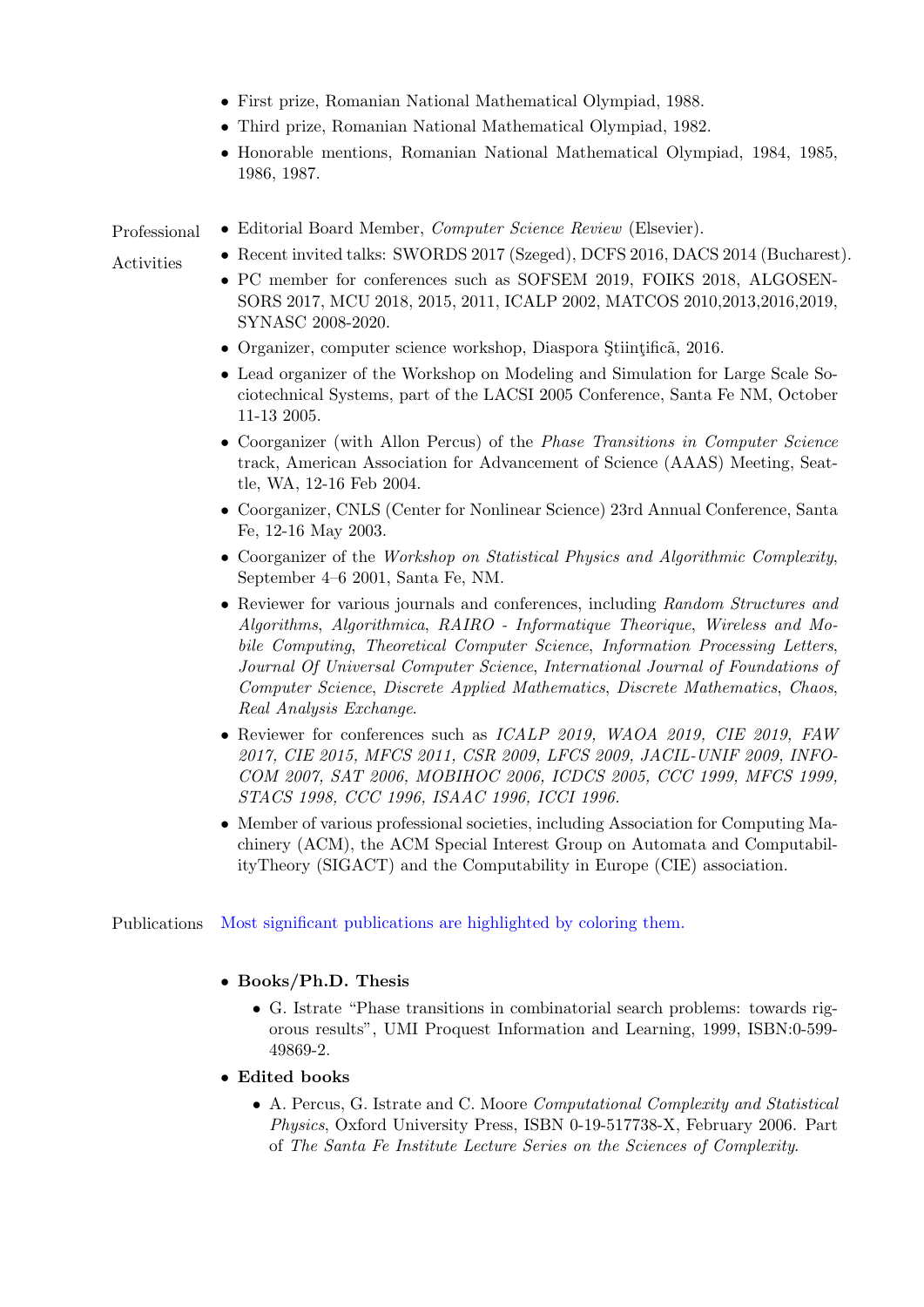## • Publications in refereed journals

- 1. [R30] János Balogh, Cosmin Bonchis, Diana Dinis, Gabriel Istrate, Ioan Todinca. On the heapability of finite partial orders., Discrete Mathematics and Theoretical Computer Science, vol. 22, no 1,  $(2020)$ , paper  $\#$  17.
- 2. [R29] James Aisenberg, Maria Luisa Bonet, Sam Buss, Adrian Craciun and Gabriel Istrate, Short Proofs of the Kneser-Lovász Coloring Principle, Information and Computation (special issue dedicated to invited papers from ICALP 2015), vol  $261(2)$ , pp. 296-310, 2018. Final version of conference paper [H] below.
- 3. [R28] Zoltan Neda, Larissa Davidova, Szerena Ujvari, Gabriel Istrate, Gambler's ruin problem on Erdos-Renyi graphs, Physica A: Statistical Mechanics and its Applications, 468, 2017.
- 4. [R27] G. Istrate, Two notes on generalized Darboux properties and related features of additive functions. Annals of the University of Bucharest Informatics Series (special issue dedicated to professor Solomon Marcus' 90th birthday) Anul LXII, no. 2, 61-77, (2015).
- 5. [R26] Gabriel Istrate, Reachability and Recurrence in a Modular Generalization of Annihilating Random Walks (and lights-out games) to hypergraphs, Theoretical Computer Science, 580, 2015.
- 6. [R25] Gabriel Istrate, Identifying almost-sorted permutations from TCP buffer dynamics, Scientific Annals of Computer Science (special issue dedicated to professor Sergiu Rudeanu's 80th birthday), XXV (1), 2015.
- 7. [R24] M. Marin, G. Istrate Learning Cover Context-Free Grammars from Structural Data. Scientific Annals of Computer Science (special issue dedicated to ICTAC'14). Vol. 24 Issue 2, p253-286, 2014. Final version of conference paper [G] below.
- 8. [R23] C. Bonchis and G. Istrate, Improved approximation algorithms for lowdensity instances of the Minimum Entropy Set Cover Problem, Information Processing Letters, 114(7), 2014.
- 9. [R22] G. Istrate, M.V. Marathe and S.S. Ravi Adversarial scheduling in discrete models of social dynamics, Mathematical Structures in Computer Science, Volume 22, Issue 5, pp. 788-815, 2012. Varianta finalã a lucrãrii [F] din lista de mai jos.
- 10. **[R21]** G. Istrate. On the Dynamics of Social Balance on General Networks (with an application to XOR-SAT) Fundamenta Informaticae, vol. 91, no. 2, pp. 341-356, 2009
- 11. [R20] Gabriel Istrate, Geometric Properties of Satisfying Assignments of ran $dom \epsilon$ -1-in-k SAT, International Journal of Computer Mathematics, 86(12), 2009.
- 12. [R19] A. Percus, G. Istrate, B. Tavares Gonçalves, R. Sumi, S. Boettcher The Peculiar Phase Structure of Random Graph Bisection, Journal of Mathematical Physics vol. 49, no. 12 (2008).
- 13. [R18] A. Hansson, G. Istrate Counting preimages of TCP reordering patterns, Discrete Applied Mathematics, vol. 156, no. 17, (2008) pp. 3187-3193.
- 14. [R17] G. Istrate, Satisfying Assignments of Boolean Random CSP: Clusters and Overlaps, Journal of Universal Computer Science, vol 13, no.11, pp. 1655– 1670 (2007).
- 15. [R16] C. Moore, G. Istrate, D. Demopoulos and M. Vardi A continuousdiscontinuous second order transition in the satisfiability of a class of random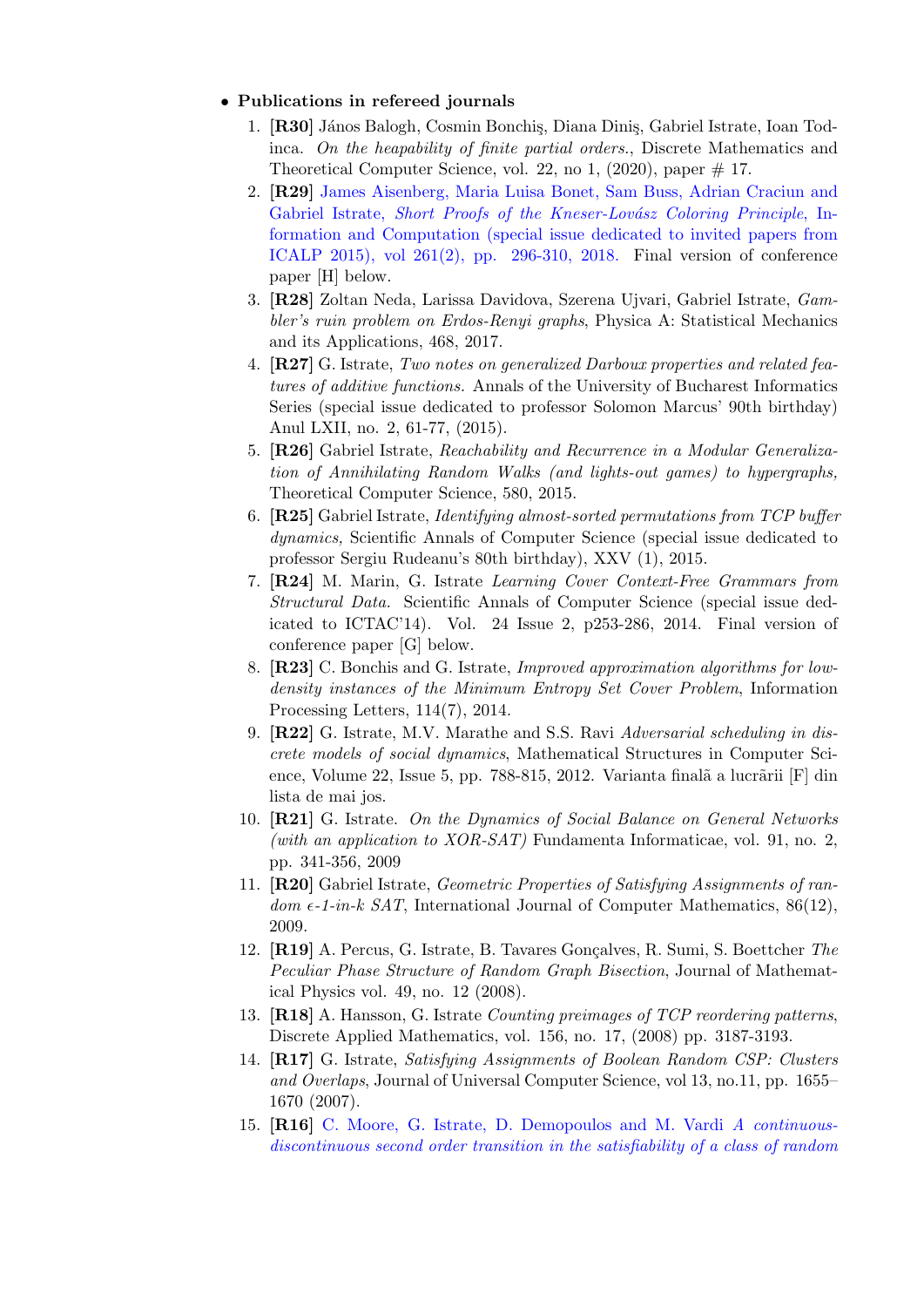Horn formulas. Random Structures and Algorithms 31(2), pp. 173-185, 2007. Final version of paper [E] below.

- 16. [R15] A. Hansson, G. Istrate, S. Kasiviswanathan, Combinatorics of TCP packet reordering, Journal of Combinatorial Optimization, vol. 12, no. 1-2, pp. 57-70, 2006.
- 17. [R14] G. Istrate, A. Percus and S. Boettcher Spines of random constraint satisfaction Problems: Definition and Connection with Computational Complexity, Annals of Mathematics and Artificial Intelligence, Volume 44, (2005), pp. 353 - 372. Varianta finalã a lucrãrii [A] din lista de mai jos.
- 18. [R13] G. Istrate, Threshold properties of of boolean random constraint satisfaction problems. Discrete Applied Mathematics 2005, vol. 153 (2005), nr. 1-3, pp. 1-182.
- 19. [R12] G. Istrate, The phase transition in random Horn satisfiability and its algorithmic implications, Random Structures and Algorithms, 4 (2002), pp. 483–506. (final version, combining conference papers [B,C] below).
- 20. [R11] M. Dyer, L. Goldberg, C. Greenhill, G. Istrate and Mark Jerrum, The convergence of the Prisoner's Dilemma Game. Combinatorics, Probability and Computing 11(2002), no. 2, pp. 135-147.
- 21. [R10] R. Bent, M. Schear, L. Hemaspaandra and G. Istrate, A note on bounded-width error-correcting codes, Journal of Universal Computer Science vol. 5, no.12(1999), 817-827.
- 22. [R9] G. Istrate, The strong equivalence of ETOL grammars, Information Processing Letters,  $62(1997)$ , 171–177 (varianta finalã a lucrãrii [D] din lista de mai jos).
- 23. [R8] G. Istrate, Sums of Continuous and Darboux Functions, Real Analysis Exchange, 20(2), 1994/95, 842–847.
- 24.  $\mathbb{R}7$  G. Istrate, G. Păun Some combinatorial properties of self-reading sequences, Discrete Applied Mathematics, vol. 55, 1994, 83–87.
- 25. [R6] G, Istrate, Self-reading sequences, Discrete Applied Mathematics, vol. 50, 1994, 201–204.
- 26. [R5] C. Calude, G. Istrate and M. Zimand, Recursive Baire classification and speedable functions, Zeitschrift fur Mathematische Logik und Grundlag. der Mathematik, 38, 1992, 169-178.
- 27. [R4] G. Istrate, On two generalizations of the Darboux property, Real Analysis Exchange, 17, 1991/92, 535–544.
- 28. [R3] C. Calude and G. Istrate, Determining and stationary sets for some classes of partial recursive functions, Theoretical Computer Science, vol 82 (1991), 151–156.
- 29. [R2] G. Istrate, On the topological size of the class of boolean-valued partial recursive functions, Annals of the University of Bucharest, Ser. mat-info., vol. 2(1989).
- 30.  $[R1]$  G. Istrate, On a problem about contextual languages, *Bulletin mathématique* de la Societé des sciences mathematiques de Roumanie, 33(81), 1989.
- Articles in Refereed Volumes
	- 31. [V3] A. Percus, G. Istrate, C. Moore "When Statistical Mechanics Meets Computation", in Computational Complexity and Statistical Physics, pp. 3– 30, Oxford University Press, Februarie 2006.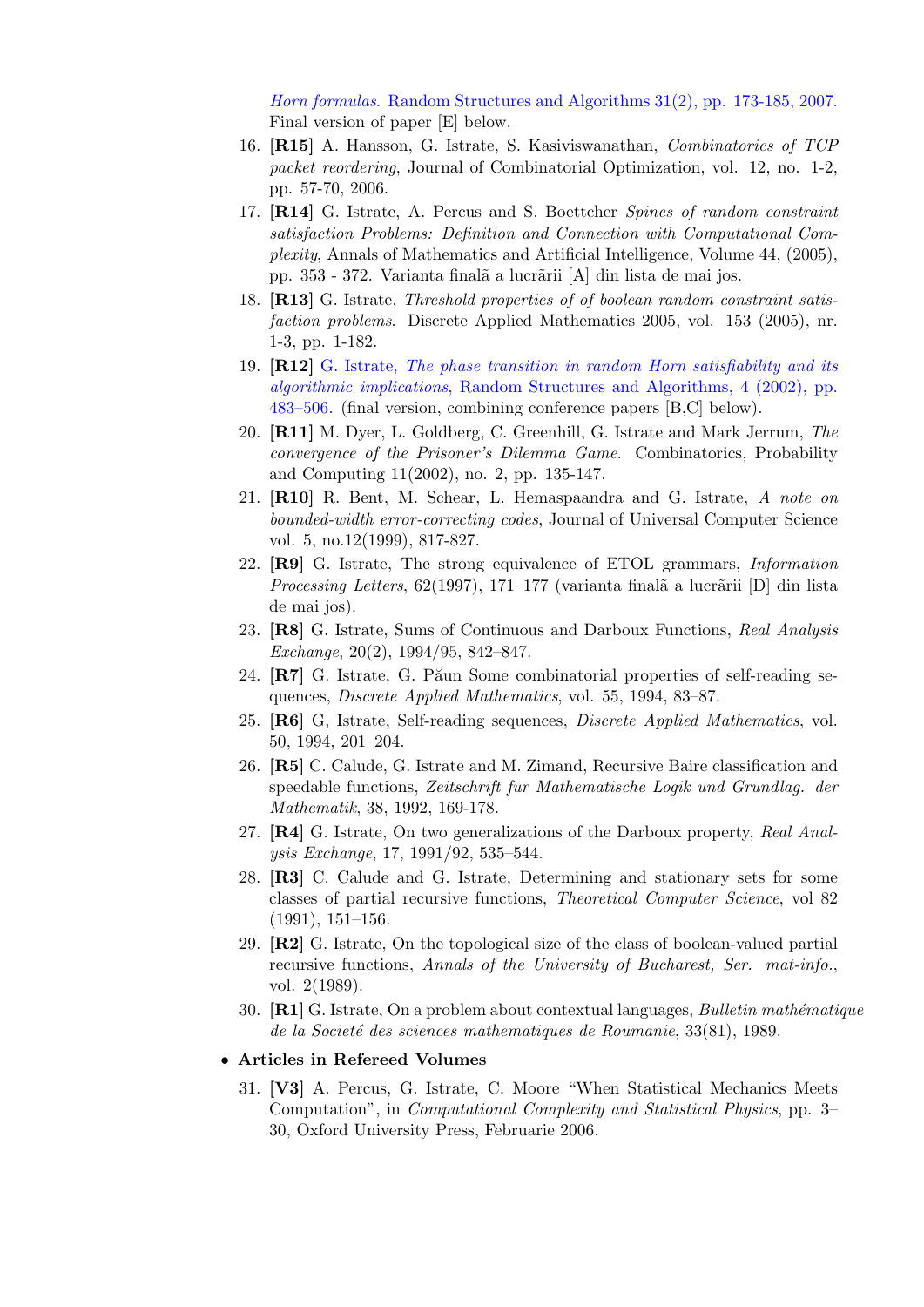- 32. [V2] G. Istrate, Critical behavior in the satisfiability of random k-Horn formulae, in "Graphs, Morphisms and Statistical Physics", P. Winkler and J. Nesetril (editors), pp. 113-136, AMS-DIMACS Series in Discrete Mathematics and Theoretical Computer Science, 2004.
- 33. [V1] G. Istrate, Some remarks on almost periodic strings and sequences, in G. Păun (editor), Mathematical Linguistics and Related topics, Ed. Academiei, Bucharest 1994.

## • Articles in Refereed Conference Proceedings (without journal versions)

- 34. [C18] Karthekeyan Chandrasekaran, Elena Grigorescu, Gabriel Istrate, Shubhang Kulkarni, Young-San Lin, Minshen Zhu. The Maximum Binary Tree Problem. In Proceedings of ESA'2020, the 28th European Symposium on Algorithms. LIPICS, Leibniz Proceedings in Informatics, vol. 173, paper #79, 2020.
- 35. [C17] Gabriel Istrate, Cosmin Bonchis, Claudiu Gatina. It's Not Whom You Know, It's What You (or Your Friends) Can Do: Coalitional Frameworks for Network Centralities. In Proceedings of AAMAS'2020.
- 36. [C16] Gabriel Istrate, Cosmin Bonchis, Alin Brîndusescu. Attacking Power Indices by Manipulating Player Reliabilities. In Proceedings of AAMAS'2019.
- 37. [C15] Gabriel Istrate, Stochastic Stability in Schelling's Segregation Model with Markovian Asynchronous Update, in Proceedings of Fifth International Workshop on Asynchronous Cellular Automata and Asynchronous Discrete Models (ACA'2018, satellite workshop of ACRI'2018), Lecture Notes in Computer Science, 2018.
- 38. [C14] Cosmin Bonchis, Gabriel Istrate, Vlad Rochian The language (and series) of Hammersley-type processes, Proceedings of the 8th Conference on Machines, Computations and Universality (MCU'18), June 28-30, 2018, Fontainebleau, France, Lecture Notes in Computer Science vol 10881 Springer Verlag, p.69-87, 2018.
- 39. [C13] Gabriel Istrate, Cosmin Bonchis Heapability, interactive particle systems, partial orders: Results and open problems International Workshop on Descriptional Complexity of Formal Systems (DCFS'16), Lecture Notes in Computer Science volume 9777, 18-28, 2016.
- 40. [C12] Gabriel Istrate, Cosmin Bonchis, Liviu P Dinu, The Minimum Entropy Submodular Set Cover Problem, Proceeings of the 10th International Conference on Language and Automata Theory (LATA'16), Lecture Notes in Computer Science, Vol. 9618, pp. 295-306, 2016.
- 41. [C11] G. Istrate, C. Bonchis. Partition into Heapable Sequences, Heap Tableaux and a Multiset Extension of Hammersley's Process, 26th Annual Symposium on Combinatorial Pattern Matching (CPM'15), Ischia Island, Italy, June 29- July 1, Lecture Notes in Computer Science, Vol. 8133, p 261-271, 2015.
- 42. [C10] G Istrate, A Craciun. *Proof complexity and the Kneser-Lovász Theo*rem. Proceedings of the 17th International Conference on Theory and Applications of Satisfiability Testing (SAT'14), Held as Part of the Vienna Summer of Logic, VSL 2014, Vienna, Austria, July 14-17, 2014. Lecture Notes in Computer Science, vol 8561, pp,138-153, Springer, 2014.
- 43. [C9] G. Istrate Dissecting the Artificial: The adversarial scheduling approach to validating game-theoretic models and Social Simulations. in Proceedings of the Fifth Conference of the European Social Simulation Association (ESSA'08), Brescia, Italia 1-5 Septembrie 2008.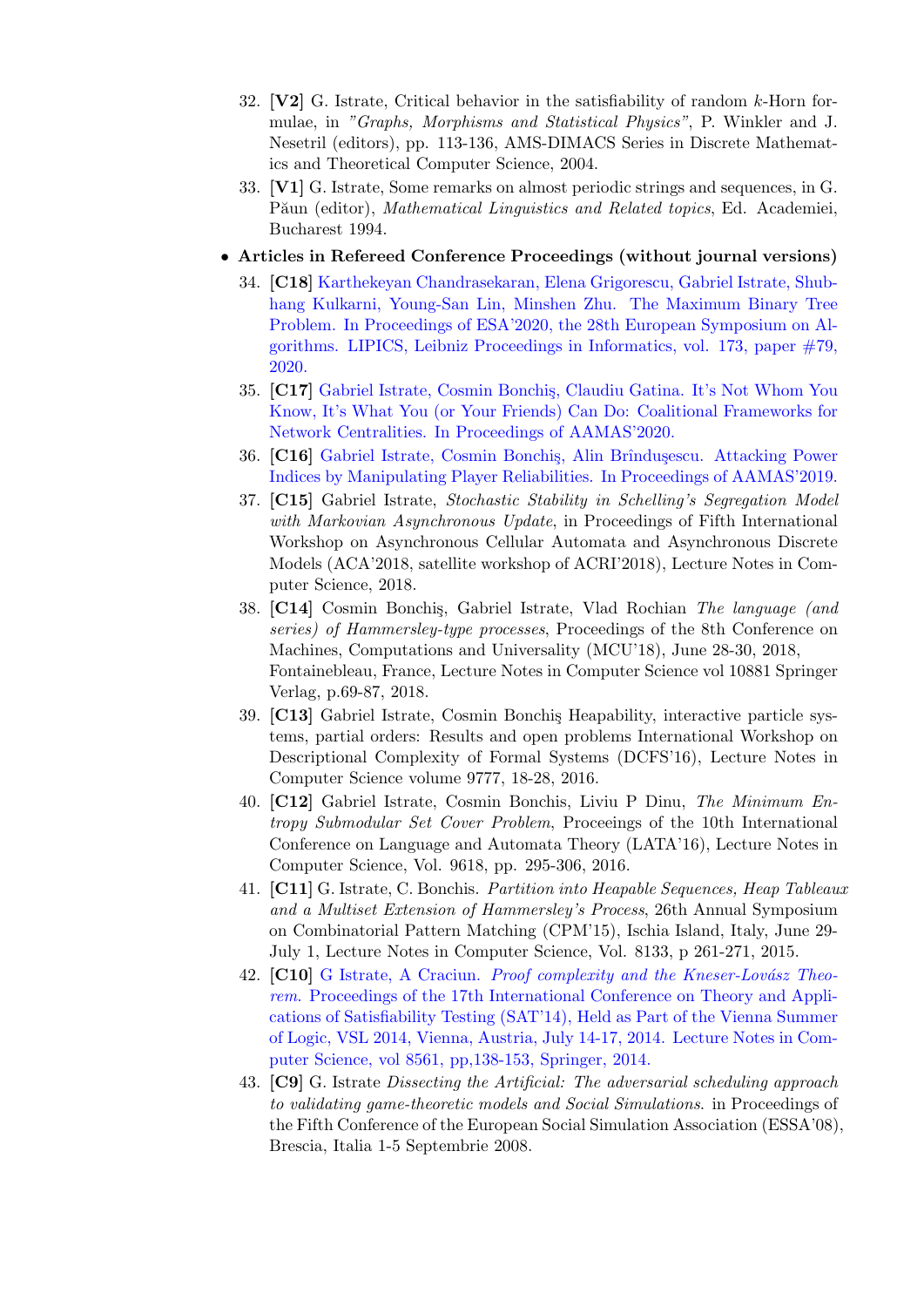- 44. [C8] G. Istrate, M.V. Marathe, S. S. Ravi. Adversarial Scheduling Analysis of Game-Theoretic Models of Norm Diffusion. Proceedings of the Fourth Computability in Europe Conference (CIE'2008), Lecture Notes in Computer Science vol 5028, 273–282, Springer Verlag, 2008.
- 45. [C7] G. Istrate, A. Hansson, C.D. Tallman, L. Cuellar-Hengartner, N. Hengartner Towards Generative Activity-Based Models for Large-Scale Sociotechnical Simulations (extended abstract), Proceedings of the Agent 2006 Conference on: Social Agents: Results and Prospects, organized by Argonne National Laboratory and The University of Chicago, Chicago IL, September 21-23, 2006.
- 46. [C6] G. Istrate, A. Hansson and G. Yan Packet Reordering Metrics: Some Methodological Considerations, în Proceedings of the Second International Conference on Networking and Services (ICNS'06), San Jose CA, ISBN 0- 7695-2622-5. IEEE Computer Society Press, 2006.
- 47. [C5] G. Istrate, A. Hansson, M. Nassr, C. Barrett, M.V. Marathe, Semantic compression of TCP traces, în Proceedings on the Fifth IFIP Conference on Networking (NETWORKING 2006), F. Boavida et al. (editors), Lecture Notes in Computer Science vol 3976, pp. 123-135, Springer Verlag.
- 48. [C4] C. Barrett, G. Istrate, M. Marathe, S. Thite, V.S. Anil Kumar, Strong Edge Coloring for Channel Assignment in Wireless Radio Networks, in Proceedings of the First IEEE Workshop on Foundations and Algorithms for Radio Networks (FAWN 2006). I.E.E.E. Computer Press.
- 49. [C3] D. Achlioptas, A. Chtcherba, G. Istrate and C. Moore, The phase transition in NAE 3-SAT and 1-in-k SAT. In Proceedings of the 13'th  $ACM$ -SIAM Symposium on Discrete Algorithms (SODA'01).
- 50. [C2] G. Istrate, Computational Complexity and Phase Transitions, the 15th I.E.E.E. Conference on Computational Complexity, (CCC'00), Florence, Italy, July 2000.
- 51. [C1] G. Istrate, Counting, structure identification and maximum consistency in binary constraint satisfaction problems, The Third International Symposium on Constraint Programming (CP'97), Linz, Austria, 1997, Lecture Notes in Computer Science #1330, pp. 136–149, Springer Verlag.

## • Unpublished Technical reports

- 52. A. Hansson, G. Istrate, L. Cuellar, C.D. Tallman, N. Hengartner, H. Djidjev, M. Onus, R. Raman Generic Cities: Activity Modeling, Part I, Technical Report LA-UR 06-7484, Los Alamos National Laboratory, Los Alamos, NM, 2006.
- 53. G. Istrate, S. Kasiviswanathan, A.G.Percus The Cluster Structure of Bisections of Sparse Random Graphs", Technical Report LA-UR 06-6566, Los Alamos National Laboratory, Los Alamos, NM, 2006.
- 54. B.T. Goncalves, G. Istrate, A. Percus, S. Boettcher The core peeling algorithm: an experimental evaluation, Technical Report LA-UR 06-6863, Los Alamos National Laboratory.
- 55. A. Percus, G. Istrate, S. Kasiviswanathan, S. Boettcher, B.T. Goncalves, N. Hengartner "Belief Propagation for graph bisection", Technical Report LA-UR 06-6868, Los Alamos National Laboratory.
- 56. S. Eidenbenz, F. Pan, S. Thulasidasan, K. Brislawn, A. Hansson, G. Istrate, C. Reydis, J.P. Smith, W. Wang, V. Ramaswamy, S. Granen "MIITS-System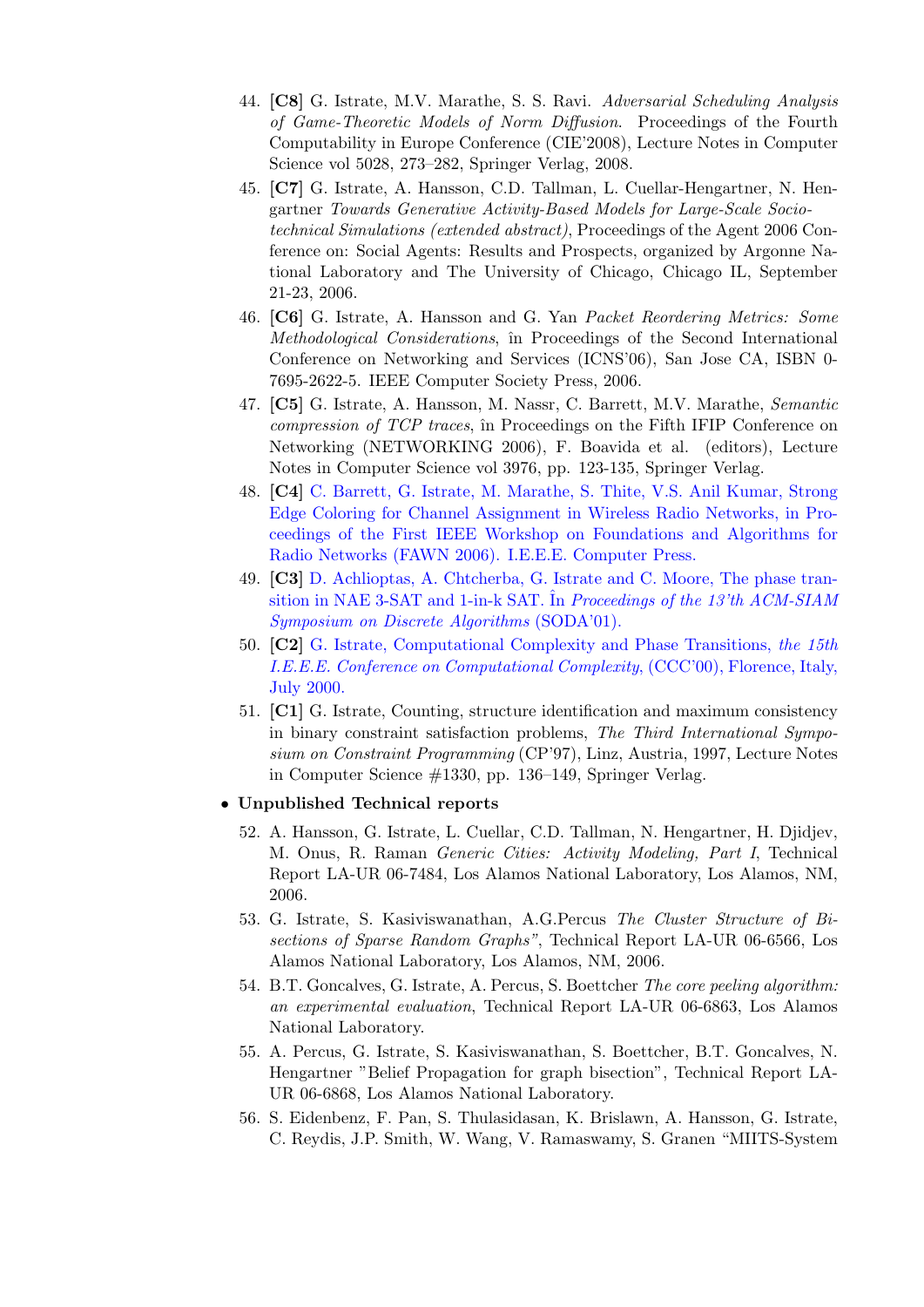Design", Technical Report LA-UR 06-1473, Los Alamos National Laboratory, Los Alamos, NM, 2006.

- 57. K. A. Atkins, C. L. Barrett, R. J. Beckman, S. G. Eubank, N. W. Hengarter, G. Istrate, V. S. Anil Kumar, M. V. Marathe, H. S. Mortveit, C. M. Reidys, P. R. Romero, R. A. Pistone, J. P. Smith, P. E. Stretz, C. D. Engelhart, M. Drozda, M. M. Morin,S. S. Pathak, S. Zust, and S. S. Ravi, "ADHOPNET: Integrated tools for end-to-end analysis of extremely large next generation telecommunication networks", Technical Report LA-UR 03-2076, Los Alamos National Laboratory, Los Alamos, NM, 2003.
- 58. G. Istrate and C. Homan Small worlds, locality and flooding on landscapes, URCS TR-796, 2003.
- 59. G. Istrate Computational Complexity and Phase Transitions, Research Highlights, Center for Nonlinear Sciences, LANL, June/July 2000.
- 60. G. Istrate Resource bounded measure and autoreducibility, URCS TR-644, November 1996.
- 61. G. Istrate Looking for a version of Schaefer's dichotomy theorem when each variable appears at most twice, URCS TR-652, March 1997.
- Refereed conference publications superseded by journal versions
	- [A]. G. Istrate, The strong equivalence of ETOL grammars, in G.Rozenberg and A. Salomaa (editors), Proceedings of the first conference "Developments in Language Theory" (DLT'93), Turku, Finland, July 12-16,1993, World Scientific.
	- [B]. G. Istrate and M. Ogihara, The Phase Transition in Random Horn Satisfiability, the Fifth International Conference on Artificial Intelligence and Mathematics, (AIM'98), Fort Lauderdale, FL, January 1998.
	- [C]. G. Istrate, The Phase Transition in Random Horn Satisfiability and its algorithmic implications, Proceedings of the Tenth ACM-SIAM Symposium on Discrete Algorithms (SODA'99), Baltimore MD, January 1999.
	- [D]. G. Istrate, A. Percus and S. Boettcher "Spines of random constraint satisfaction Problems: Definition and Impact on Computational Complexity", Proceedings of the 8th International Symposium on Artificial Intelligence and Mathematics (AIMATH '04) AI&M 2-2004.
	- [E], C. Moore, G. Istrate, D. Demopoulos and M. Vardi A continuous-discontinuous second order transition in the satisfiability of a class of random Horn formulas, in Proceedings of the Eigth International Workshop on Randomization and Computation RANDOM'05, Lecture Notes in Computer Science 3624, pp. 414-425, Springer Verlag, 2005.
	- [F]. G. Istrate, M. V. Marathe and S. S. Ravi, Adversarial Models in Evolutionary Game Dynamics. In Proceedings of the 13'th ACM-SIAM Symposium on Discrete Algorithms (SODA'01).
	- [G] Mircea Marin, Gabriel Istrate Learning Cover Context-Free Grammars from Structural Data.Proceedings of ICTAC 2014: 241-258
	- [H] James Aisenberg, Maria Luisa Bonet, Sam Buss, Adrian Craciun, Gabriel Istrate: Short Proofs of the Kneser-Lovsz Coloring Principle. Proceedings of ICALP 2015: 44-55

## • Other publications

1. Abstract of Presentation, in Proceedings of the AGENTS 2005 Conference "Generative Social Processes, Models, and Mechanisms", ANL/DIS-05-6, ISBN